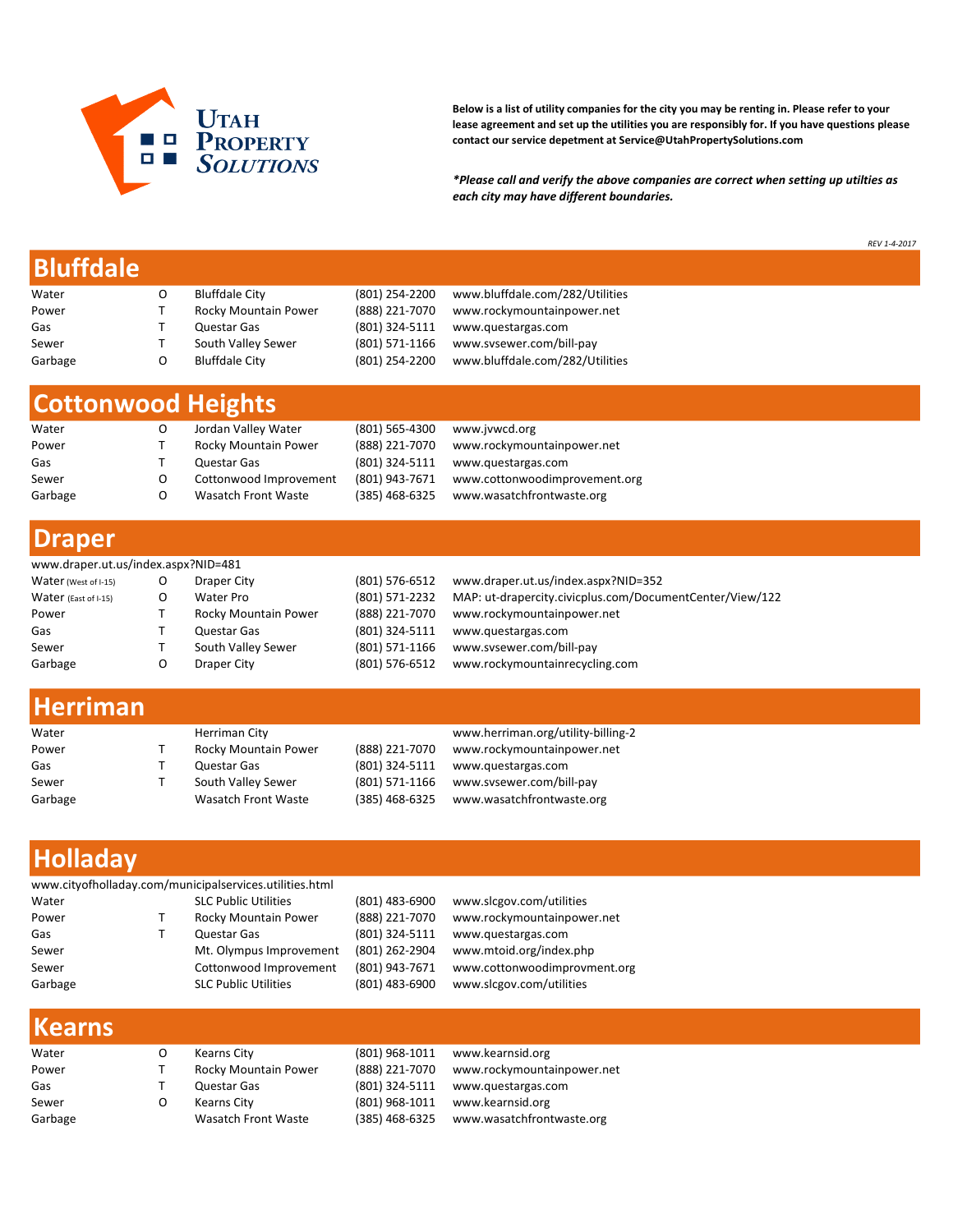|--|

Sewer

Water Magna Water (801) 250-2118 www.magnawater.com Power T Rocky Mountain Power (888) 221-7070 www.rockymountainpower.net<br>Gas T Questar Gas (801) 324-5111 www.questargas.com  $(801)$  324-5111 www.questargas.com

Garbage

| <b>Midvale</b>        |              |                             |                |                                                                         |
|-----------------------|--------------|-----------------------------|----------------|-------------------------------------------------------------------------|
| Water                 |              | Midvale City                | (801) 567-7199 | www.midvalecity.org/departments/administrative-services/utility-billing |
| Power                 | Т            | Rocky Mountain Power        | (888) 221-7070 | www.rockymountainpower.net                                              |
| Gas                   | T            | Questar Gas                 | (801) 324-5111 | www.questargas.com                                                      |
| Sewer                 |              | Midvale City                | (801) 567-7199 | www.midvalecity.org/departments/administrative                          |
| Garbage               |              | Midvale City                | (801) 567-7200 | www.midvalecity.org/departments/administrative                          |
|                       |              |                             |                |                                                                         |
| <b>Millcreek</b>      |              |                             |                |                                                                         |
| Water                 |              | O-CB SLC Public Utilities   | (801) 483-6900 | www.slcgov.com/utilities                                                |
| Power                 | Т            | Rocky Mountain Power        | (888) 221-7070 | www.rockymountainpower.net                                              |
| Gas                   | T            | Questar Gas                 | (801) 324-5111 | www.questargas.com                                                      |
| Sewer                 | O            | <b>SLC Public Utilities</b> | (801) 483-6900 | www.slcgov.com/utilities                                                |
| Garbage               | O            | <b>SLC Public Utilities</b> | (801) 483-6900 | www.slcgov.com/utilities                                                |
|                       |              |                             |                |                                                                         |
| <b>Murray</b>         |              |                             |                |                                                                         |
| Water                 | T            | Murray City                 | (801) 264-2626 | www.murray.utah.gov/index.aspx?NID=63                                   |
| Power                 | T            | <b>Murray Power</b>         | (888) 221-7070 | www.rockymountainpower.net                                              |
| Gas                   | T            | Questar Gas                 | (801) 324-5111 | www.questargas.com                                                      |
| Sewer                 | T            | Murray City                 | (801) 264-2626 | www.murray.utah.gov/index.aspx?NID=63                                   |
| Garbage               | T            | Murray City                 | (801) 264-2626 | www.murray.utah.gov/index.aspx?NID=63                                   |
|                       |              |                             |                |                                                                         |
| <b>Riverton</b>       |              |                             |                |                                                                         |
| Water                 | Т            | <b>Riverton City</b>        | (801) 208-3133 | www.rivertoncity.com/departments/utility_billing/index.php              |
| Power                 | Τ            | Rocky Mountain Power        | (888) 221-7070 | www.rockymountainpower.net                                              |
| Gas                   | T            | Questar Gas                 | (801) 324-5111 | www.questargas.com                                                      |
| Sewer                 | T            | South Valley Sewer          | (801) 571-1166 | www.svsewer.com/bill-pay                                                |
| Garbage               | T            | <b>Riverton City</b>        | (801) 208-3133 | www.rivertoncity.com/departments/utility_billing/index.php              |
|                       |              |                             |                |                                                                         |
| <b>Salt Lake City</b> |              |                             |                |                                                                         |
| Water                 | O            | <b>SLC Public Utilities</b> | (801) 483-6900 | www.slcgov.com/utilities                                                |
| Power                 | Τ            | Rocky Mountain Power        | (888) 221-7070 | www.rockymountainpower.net                                              |
| Gas                   | T            | Questar Gas                 | (801) 324-5111 | www.questargas.com                                                      |
| Sewer                 | O            | <b>SLC Public Utilities</b> | (801) 483-6900 | www.slcgov.com/utilities                                                |
| Garbage               | O            | <b>SLC Public Utilities</b> | (801) 483-6900 | www.slcgov.com/utilities                                                |
| <b>Sandy</b>          |              |                             |                |                                                                         |
| Water                 | Т            | Sandy City (801)568-7110    | (801) 352-4400 | www.sandy.utah.gov/departments/public-utilities/utility-billing         |
| Power                 | Τ            | Rocky Mountain Power        | (888) 221-7070 | www.rockymountainpower.net                                              |
| Gas                   | T            | Questar Gas                 | (801) 324-5111 | www.questargas.com                                                      |
| Sewer                 | $\mathsf{T}$ | South Valley Sewer          | 801-571-1166   | www.southvalley.dst.ut.us/bill-pay                                      |
| Garbage               | T            | Sandy City (801)568-7110    | (801) 352-4400 | www.sandy.utah.gov/departments/public-works/garbage-collection          |
|                       |              |                             |                |                                                                         |
| <b>South Jordan</b>   |              |                             |                |                                                                         |
| Water                 |              | South Jordan City           | (801) 446-4357 |                                                                         |
| Power                 | Т            | Rocky Mountain Power        | (888) 221-7070 | www.rockymountainpower.net                                              |
| Gas                   | $\mathsf{T}$ | Questar Gas                 | (801) 324-5111 | www.questargas.com                                                      |